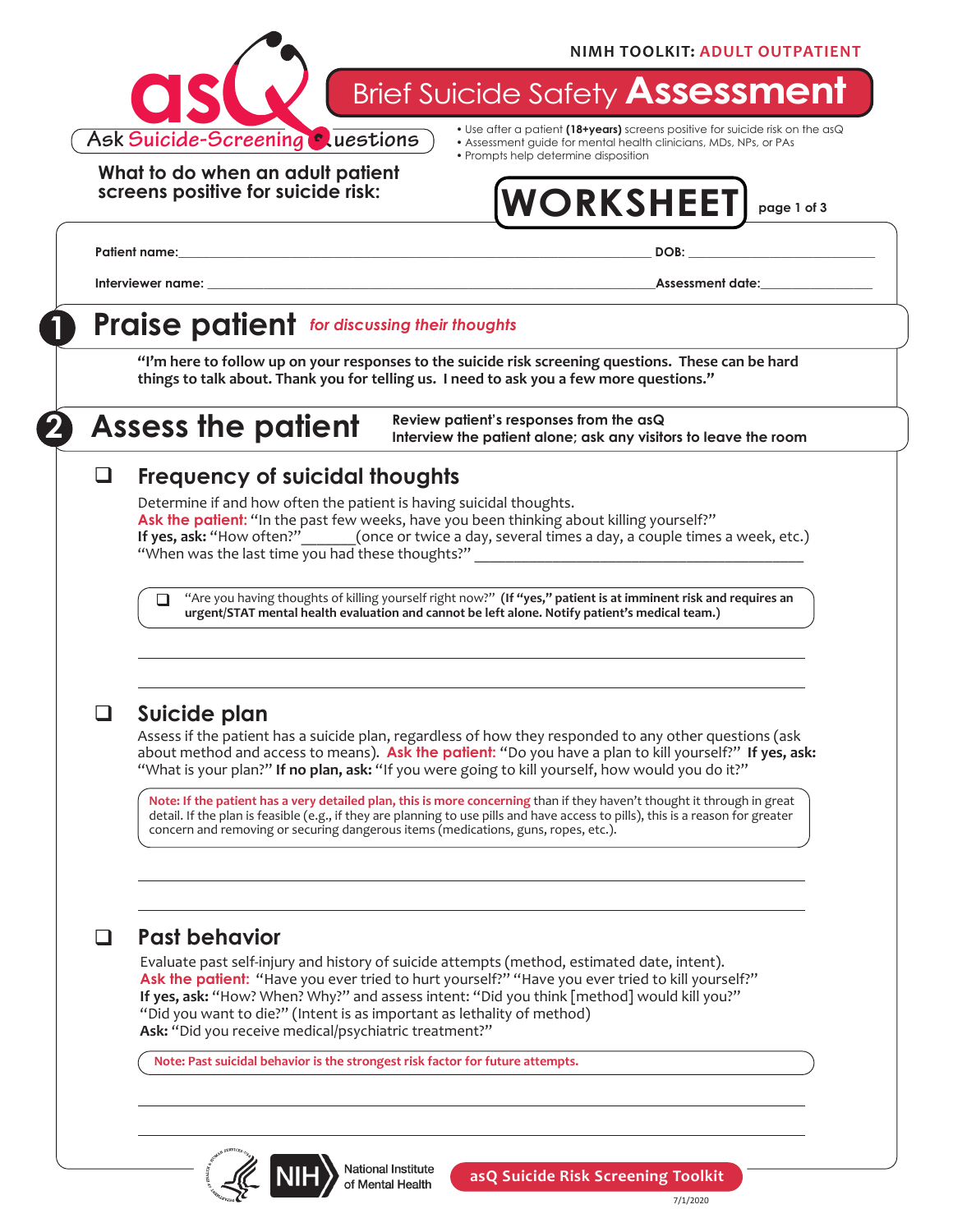

Brief Suicide Safety **Assessment**



## **2** Assess the patient Review patient's responses from the asQ

#### **a** Symptoms Ask the patient about:

- **Depression:** "In the past few weeks, have you felt so sad or depressed that it makes it hard to do the things you would like to do?"
- **Anxiety:** "In the past few weeks, have you felt so worried that it makes it hard to do the things you would like to do or that you feel constantly agitated/on-edge?"
- **Q** Impulsivity/Recklessness: "Do you often act without thinking?"
- □ Hopelessness: "In the past few weeks, have you felt hopeless, like things would never get better?"
- **Anhedonia:** "In the past few weeks, have you felt like you couldn't enjoy the things that usually make you happy?"
- **Q** Isolation: "Have you been keeping to yourself more than usual?"
- □ Irritability: "In the past few weeks, have you been feeling more irritable or grouchier than usual?"
- □ Substance and alcohol use: "In the past few weeks, have you used drugs or alcohol excessively or more than usual?" If yes, ask: "What? How much? Has this caused any legal problems or problems with more people in your life?"
- **□ Sleep pattern:** "In the past few weeks, have you had trouble falling asleep or found yourself waking up in the middle of the night or earlier than usual in the morning?"
- □ Appetite: "In the past few weeks, have you noticed changes in your appetite? Have you been less hungry or more hungry than usual?"
- **Other concerns:** "Recently, have there been any concerning changes in how you are thinking or feeling? Or changes in your mood that we haven't discussed?"

**a** Social Support & Stressors (For all questions below, if patient answers yes, ask them to describe.)

- **Support network:** "Is there a trusted person you can talk to? Who? Have you ever seen a therapist/ counselor?"**If yes, ask:** "When and for what purpose?"
- **T** Family situation: "Are there any conflicts at home that are so difficult to manage that they are causing you a lot of distress?"
- **Employment:** "Do you currently have a job?" If yes, ask: "Do you ever feel so much pressure at work that you can't take it anymore?"
- □ **Domestic violence:** "Are you worried that anyone in your life is trying to hurt you?"
- □ Suicide contagion: "Do you know anyone who has killed themselves or tried to kill themselves?"
- **□ Reasons for living:** "What are some of the reasons you would NOT kill yourself?" (e.g. belief system/faith/family/other)